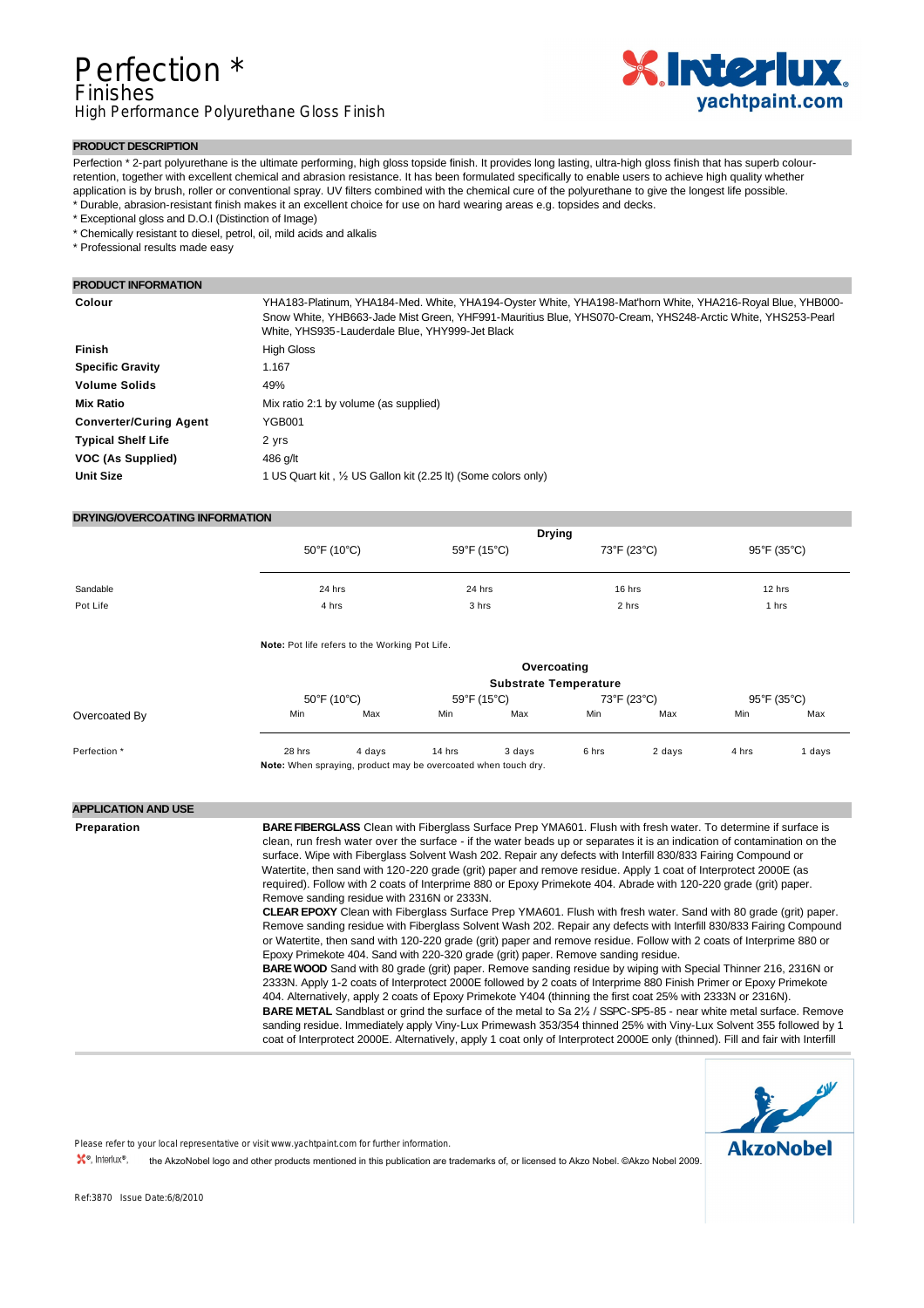# Perfection \* Finishes



| High Performance Polyurethane Gloss Finish |                                                                                                                                                                                                                                                                                                                                                                                                                                                                                                                                                                     | <b>J</b> uontpunnevo                                                                                                                                                                                                                                                                                                                                                                                                                                                                                                                                                                                                                                                                                                                                                                                                                                                                                                                                                                                                                                                                                                                                                                                                                                                                                                                                                                                                                                                                                 |
|--------------------------------------------|---------------------------------------------------------------------------------------------------------------------------------------------------------------------------------------------------------------------------------------------------------------------------------------------------------------------------------------------------------------------------------------------------------------------------------------------------------------------------------------------------------------------------------------------------------------------|------------------------------------------------------------------------------------------------------------------------------------------------------------------------------------------------------------------------------------------------------------------------------------------------------------------------------------------------------------------------------------------------------------------------------------------------------------------------------------------------------------------------------------------------------------------------------------------------------------------------------------------------------------------------------------------------------------------------------------------------------------------------------------------------------------------------------------------------------------------------------------------------------------------------------------------------------------------------------------------------------------------------------------------------------------------------------------------------------------------------------------------------------------------------------------------------------------------------------------------------------------------------------------------------------------------------------------------------------------------------------------------------------------------------------------------------------------------------------------------------------|
|                                            | 1-2 coats of Interprime 880 or Epoxy Primekote 404.<br>Brushing Reducer 2333N, Special Thinner 2316N, or YTA920. Abrade with 120-220 grade (grit) paper.                                                                                                                                                                                                                                                                                                                                                                                                            | 830/833. Seal with 1-2 coats of Interprotect 2000E. Follow the overcoating times on the relevant primer datasheet. Apply<br><b>PREVIOUSLY PAINTED SURFACES</b> Can be applied directly over two-part catalyzed coatings, that are in good condition,<br>by cleaning with Fiberglass Surface Prep YMA601. Sand with 220 grade (grit) paper. Remove sanding residue with                                                                                                                                                                                                                                                                                                                                                                                                                                                                                                                                                                                                                                                                                                                                                                                                                                                                                                                                                                                                                                                                                                                               |
| Method                                     | addition levels.                                                                                                                                                                                                                                                                                                                                                                                                                                                                                                                                                    | For the best finish, the first coat should be applied thickly enough for even coverage and flow, but do not attempt to<br>achieve full opacity. Do not apply a dry tack-coat first. Leave first coat until it is "touch dry". Apply a full coat. When this<br>coat is touch dry, apply a further 1 or 2 full coats (depending on colour) to achieve full coverage. If more paint needs to<br>be applied, wait at least another 24 hrs before proceeding, to avoid solvent entrapment. Accelerator may be necessary<br>at temperatures below 30°C/86°F. Consult Accelerator for Two-Part Finishes YQA100 datasheet for recommended                                                                                                                                                                                                                                                                                                                                                                                                                                                                                                                                                                                                                                                                                                                                                                                                                                                                    |
| <b>Hints</b>                               | mix ratio. Add Curing Agent to the Base, stir and leave for 20 minutes to allow bubbles to disperse.<br>Thinner YTA920, Brushing Reducer 2333N, Thinners Reducing Solvent Spray 2316N.<br>the Professional Application Manual.<br>Cleaner YTA920, Brushing Reducer 2333N, Thinners Reducing Solvent Spray 2316N.<br>80% relative humidity.<br>performance and minimum waste.<br><b>Brush</b> Thin using Brushing Reducer Y2333N (10% by volume). Apply using a natural bristle brush.<br>topside finishes. Tip off with a clean, natural bristle brush.<br>details. | Mixing Stir contents of each part prior to mixing. Mix the base and curing agents of Perfection * together at the specified<br>Thinning Mix base and curing agent first and then thin as required. The choice of thinners will depend on the ambient<br>temperature, the spray gun set up, application techniques and paint viscosity. For fuller guidelines on thinning, consult<br>Ventilation and Humidity Control Apply in dry well ventilated conditions. Avoid excessively humid conditions, over<br>Conventional Spray Reduce viscosity to 14 seconds through a Zahn #2 cup (25-35% thinning). Suggested set-up:<br>Binks 95: Nozzle 63A or B for pressure pot, needle 663A and air cap 63 PB or PW. Siphon Cup: Nozzle 66, needle 665<br>and air cap 66SD. DeVilbiss or SATA: Air Pressure 30-40psi (Gti or K3 RP Guns), 40-60psi conventional. Pot Pressure:<br>7-10 psi Nozzle size 0.8-1.1mm (pressure pot). 1.2-1.4 (gravity or suction feed). Recommended fluid flow 250cc/minute.<br>Interlux recommends high transfer efficiency equipment such as SATA K3 RP gun or DeVilbiss Gti series, for maximum<br>Roller Thin using Brushing Reducer Y2333N (10% by volume). Apply using a small closed cell foam roller for high gloss<br>Other If using as a deck paint, mix in Intergrip non-slip additive. Full hardness is achieved after 7-10 days at 15°C/59°F.<br>If required, a Flattening Agent (YZM914) is available for use with Perfection *. See Flattening Agent datasheet for |
| <b>Some Important Points</b>               | safety procedures for spray application. Go to www.yachtpaint.com for spray information.                                                                                                                                                                                                                                                                                                                                                                                                                                                                            | Product temperature should be minimum 10°C/50°F and maximum 35°C/95°F. Ambient temperature should be minimum 10°<br>$C/50^{\circ}$ F and maximum 40°C/104°F. Substrate temperature should be minimum 10°C/50°F and maximum 40°C/104°F. Do not<br>use in high wind. Avoid painting in direct sunlight. Avoid humid conditions. Do not apply over conventional paints or<br>flexible constructions. Do not use unless mixed thoroughly with the curing agent at specified ratio. Not suitable for<br>permanently immersed surfaces. Avoid applying late in the evening as condensation can cause a loss of gloss during<br>overnight cure. Allow to dry in a well ventilated environment. If red Perfection * is to be used then a full coat of glazecoat<br>should be used as a final coat after full opacity has been achieved with the pigmented system to prevent premature loss<br>of gloss or colour change. Spray application - PROFESSIONAL USE ONLY. DO NOT SPRAY without following proper                                                                                                                                                                                                                                                                                                                                                                                                                                                                                                    |
| <b>Compatibility/Substrates</b>            | cause lifting.                                                                                                                                                                                                                                                                                                                                                                                                                                                                                                                                                      | Apply only over sanded two pack polyurethane finishes, Interlux Epoxy Primekote 404 or Interprime 880. Ensure all<br>sanding residues are removed before application of the Perfection * finish. Do not use Perfection * on flexible<br>constructions. Will crack on carvel and clinker/lapstrake hulls. Not suitable for permanently immersed surfaces.<br>Perfection * should not be applied over conventional single part enamels since the agressive solvents in Perfection * may                                                                                                                                                                                                                                                                                                                                                                                                                                                                                                                                                                                                                                                                                                                                                                                                                                                                                                                                                                                                                |
| <b>Number of Coats</b>                     | Half coat + two full coats minimumby spray.2 full coats minimumby brush/roller.                                                                                                                                                                                                                                                                                                                                                                                                                                                                                     |                                                                                                                                                                                                                                                                                                                                                                                                                                                                                                                                                                                                                                                                                                                                                                                                                                                                                                                                                                                                                                                                                                                                                                                                                                                                                                                                                                                                                                                                                                      |
| Coverage                                   | (Theoretical) - 541.4 ft <sup>2</sup> /gal<br>(Practical) - 488.5 ft <sup>2</sup> /gal                                                                                                                                                                                                                                                                                                                                                                                                                                                                              |                                                                                                                                                                                                                                                                                                                                                                                                                                                                                                                                                                                                                                                                                                                                                                                                                                                                                                                                                                                                                                                                                                                                                                                                                                                                                                                                                                                                                                                                                                      |
| <b>Recommended DFT</b>                     | 1.5 mils dry                                                                                                                                                                                                                                                                                                                                                                                                                                                                                                                                                        |                                                                                                                                                                                                                                                                                                                                                                                                                                                                                                                                                                                                                                                                                                                                                                                                                                                                                                                                                                                                                                                                                                                                                                                                                                                                                                                                                                                                                                                                                                      |
| <b>Recommended WFT</b>                     | 3 mils wet                                                                                                                                                                                                                                                                                                                                                                                                                                                                                                                                                          |                                                                                                                                                                                                                                                                                                                                                                                                                                                                                                                                                                                                                                                                                                                                                                                                                                                                                                                                                                                                                                                                                                                                                                                                                                                                                                                                                                                                                                                                                                      |
| <b>Application Methods</b>                 | Brush, Conventional Spray, Roller                                                                                                                                                                                                                                                                                                                                                                                                                                                                                                                                   |                                                                                                                                                                                                                                                                                                                                                                                                                                                                                                                                                                                                                                                                                                                                                                                                                                                                                                                                                                                                                                                                                                                                                                                                                                                                                                                                                                                                                                                                                                      |
|                                            |                                                                                                                                                                                                                                                                                                                                                                                                                                                                                                                                                                     |                                                                                                                                                                                                                                                                                                                                                                                                                                                                                                                                                                                                                                                                                                                                                                                                                                                                                                                                                                                                                                                                                                                                                                                                                                                                                                                                                                                                                                                                                                      |

### **TRANSPORTATION,STORAGE AND SAFETY INFORMATION**

| <b>Storage</b> | <b>GENERAL INFORMATION:</b><br>Exposure to air and extremes of temperature should be avoided. For the full shelf life of Perfection * to be realised<br>ensure that between use the container is firmly closed and the temperature is between 5°C/40°F and 35°C/95°F. Keep<br>out of direct sunlight.<br><b>TRANSPORTATION:</b><br>Perfection * should be kept in securely closed containers during transport and storage. |
|----------------|----------------------------------------------------------------------------------------------------------------------------------------------------------------------------------------------------------------------------------------------------------------------------------------------------------------------------------------------------------------------------------------------------------------------------|
| Safety         | GENERAL: Contains isocyanates which may be harmful to the respiratory tract. Read the label safety section for Health                                                                                                                                                                                                                                                                                                      |

Please refer to your local representative or visit www.yachtpaint.com for further information.

the AkzoNobel logo and other products mentioned in this publication are trademarks of, or licensed to Akzo Nobel. ©Akzo Nobel 2009.